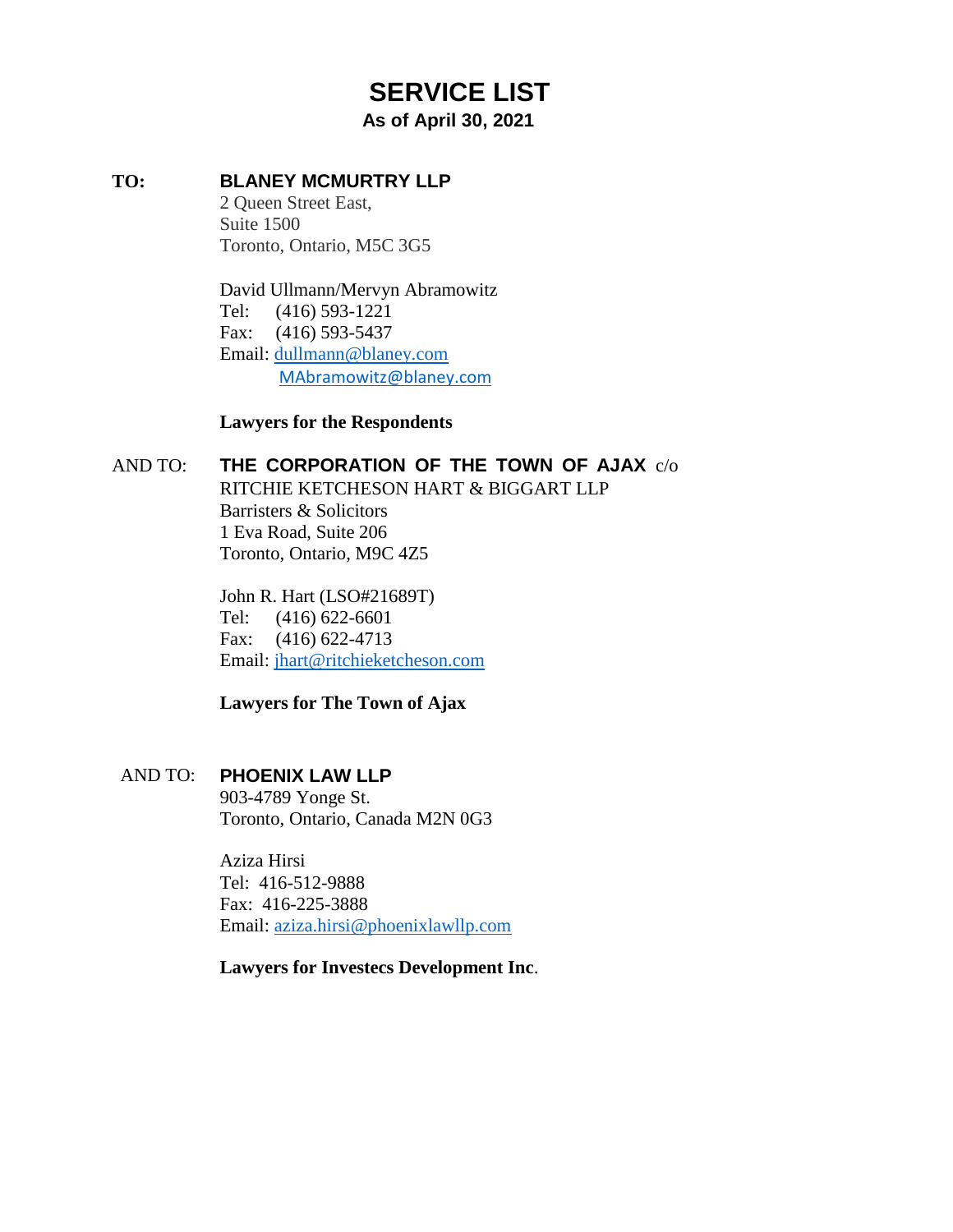# AND TO: **DLA PIPER (CANADA) LLP**

1 First Canadian Place 100 King Street West Suite 6000 Toronto, ON M5X 1E2

Edmond Lamek (LSO No. 33338U) Tel: ( 416) 365-3444 Email: [edmond.lamek@dlapiper.com](mailto:edmond.lamek@dlapiper.com)

Danny Nunes (LSO No. 53802D) Tel: (416) 365-3421 Email: [danny.nunes@dlapiper.com](mailto:danny.nunes@dlapiper.com)

## AND TO: **ADAIR GOLDBLATT BIEBER LLP**

95 Wellington Street West, Suite 1830 Toronto, Ontario, M5J 2N7

Nathaniel Read-Ellis Tel: (416) 351-2789 Fax: (41647-689-2059 Email: nreadellis@agbllp.com

#### **Lawyers for 2449880 Ontario Inc**.

## AND TO: **PALIARE ROLAND ROSENBERG ROTHSTEIN LLP**

155 Wellington Street West, 35th Floor Toronto, Ontario, M5V 3H1

Jeffrey Larry Tel: (416) 646-4330 Fax: (416) 646-4301 Email: Jeff.larry@paliareroland.com

**Lawyers for 2518358 Ontario Inc**.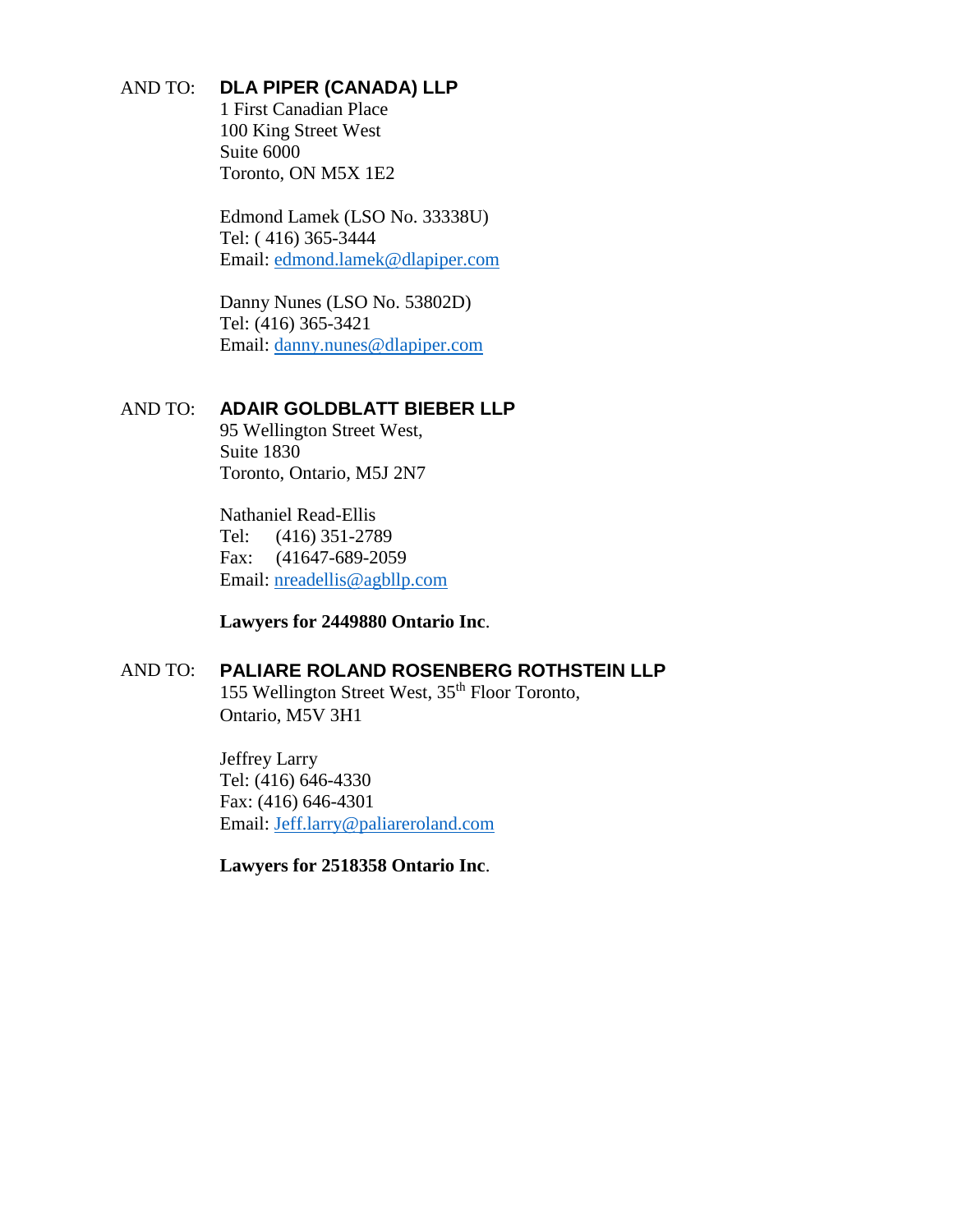#### AND TO: **DEPARTMENT OF JUSTICE**

The Exchange Tower 130 King Street W., #3400 Toronto, Ontario, M5X 1K6

Diane Winters Tel: (416) 973-3172 Fax: (416) 973-0810 Email: diane.winters@justice.gc.ca

# **AND TO: MINISTRY OF FINANCE**

Legal Services Branch 33 King Street West, 6th Floor Oshawa, Ontario, L1H 8E9

Kevin J. O'Hara Tel: (905) 433-6934 Fax: (905) 436-4510

Email: kevin.ohara@fin.gov.on.ca

## AND TO: **RSM CANADA LIMITED**

11 King St. W., Suite 700, Box 27, Toronto, Ontario, M5H 4C7

Bryan A. Tannenbaum Jeff Berger

Tel: 416-238-5055 Fax: 416-480-2646

Email: bryan.tannenbaum@rsmcanada.com Email**:** [jeff.berger@rsmcanada.com](mailto:jeff.berger@rsmcanada.com) **Receiver** 

# AND TO: **WINDCORP GRAND HARWOOD PLACE LTD.**

634515 Road 63 Singhampton, Ontario N0C 1M0

Laura Starr Tel: 416-302-9060 Email: [Laurafstarr@aol.com](mailto:Laurafstarr@aol.com)

# AND TO: **CASSELS BROCK & BLACKWELL LLP**

40 King Street, Suite 2100 Toronto, Ontario M5H 3C2